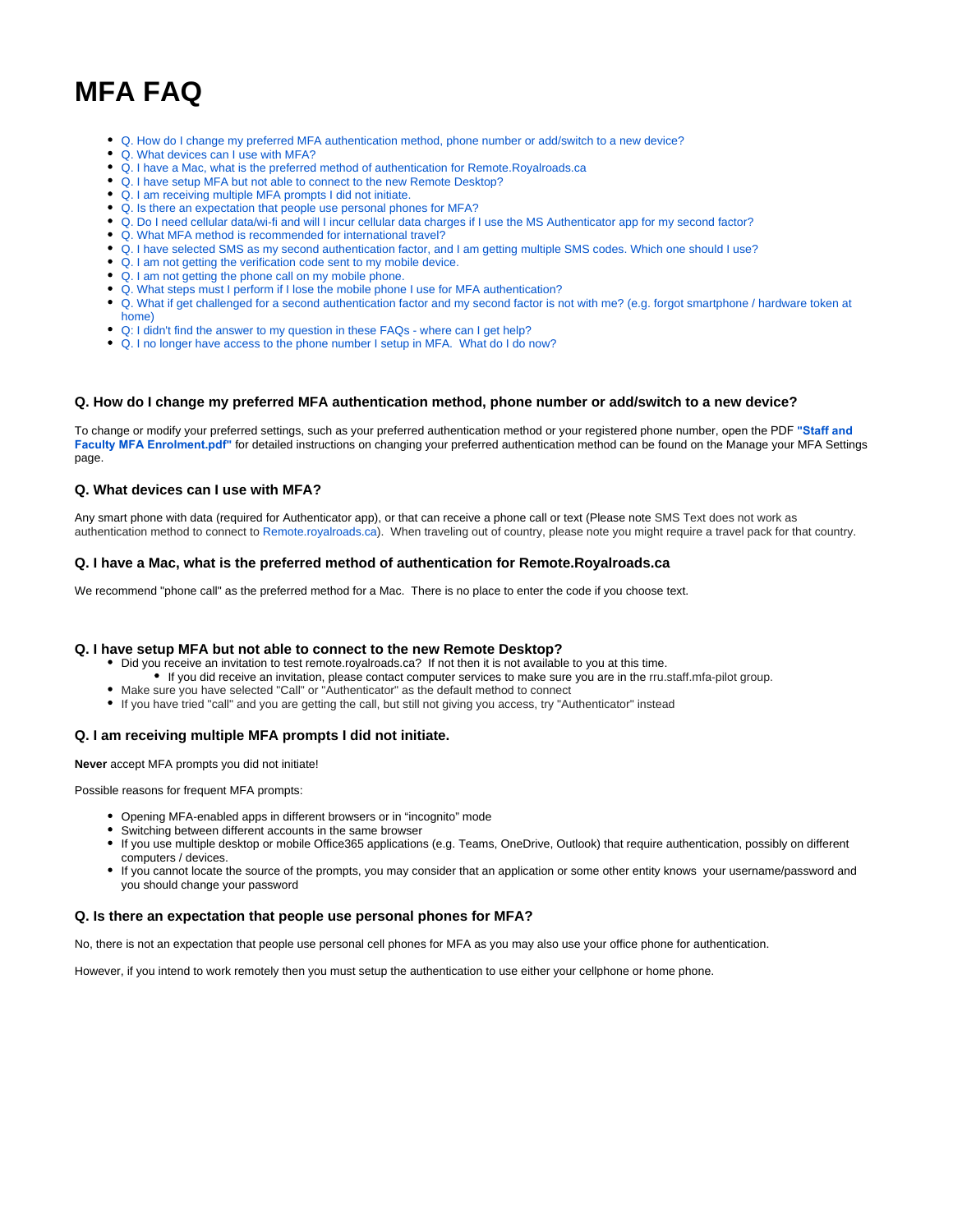# **Why do I need to use my personal device for Work?**

There has been some concern expressed that we are forcing employees to use their personal cell phone and cell phone plans for RRU work related activities. Please note that as a requirement for the [Blended Work Arrangements BWA](https://confluence.royalroads.ca/display/ITKNOW/Blended+Work+Arrangement%3A+IT+Requirements) and Work At Home (WAH) it was stated that you might be required to have additional equipment in order to properly work from home.

"For all BWA arrangements, the employee is responsible for an appropriate and healthy working environment in their remote location including all office arrangements, proper internet connectivity and additional equipment if required."

The data used by the Authenticator app is minimal, however you may also choose to receive a phone call if you wish. In that case, you could use your personal phone land line as the number, but please note that this would cause difficulties if you were wanting to log in from a different location other then home.

Just as you might be required to use your personal cellphone to authorize access to your bank, this is a security solution that has been created to protect you and your account.

Thank you for your understanding.

# <span id="page-1-0"></span>**Q. Do I need cellular data/wi-fi and will I incur cellular data charges if I use the MS Authenticator app for my second factor?**

There are two options in the MS Authenticator App, verification code, or notification.

- If you use the **notification** option with the Microsoft Authenticator app on a cellular data network (not your home wi-fi), you may incur additional charges if you don't have a data plan or if you exceed your data limit.
- If you use the **verification code** option, no data, or cell service is required. This may be desirable for users with no data plan or who live in a location with unreliable cellular service

#### <span id="page-1-1"></span>**Q. What MFA method is recommended for international travel?**

If you are traveling with your mobile device, use the authenticator app, which is designed to work internationally (using the verification code method).

### <span id="page-1-2"></span>**Q. I have selected SMS as my second authentication factor, and I am getting multiple SMS codes. Which one should I use?**

(Please note that SMS Text does not work as authentication method to connect to [Remote.royalroads.ca\)](http://Remote.royalroads.ca) The multiple SMS codes might be generated by your service provider or could be caused by network issues (delay). If you receive multiple codes, you should use the latest text message for MFA.

#### <span id="page-1-3"></span>**Q. I am not getting the verification code sent to my mobile device.**

(Please note that SMS Text does not work as authentication method to connect to [Remote.royalroads.ca\)](http://remote.royalroads.ca/) Not getting your verification code is typically related to your mobile device and its settings or your mobile carrier/signal. If texts are missing or delayed restarting your mobile device often resolves the problem.

#### <span id="page-1-4"></span>**Q. I am not getting the phone call on my mobile phone.**

To connect to Remote.royalroads.ca you need to get a phone call. If you are not getting the phone call, pleas try the following

- Confirm the MFA default is "phone call"
- Temporarily turn off any SPAM blocking service you subscribe to and try again
- Create a contact called Microsoft and add the following numbers as phone numbers to that contact:
	- $+1$  (866) 539 4191
	- $+1$  (855) 330 8653
	- $+1$  (877) 668 6536

#### <span id="page-1-5"></span>**Q. What steps must I perform if I lose the mobile phone I use for MFA authentication?**

If you've lost or had your mobile device stolen, you can sign in using the secondary authentication method you selected when you registered your device for MFA. If this option has not been configured, you can contact the RRU Help Desk to clear your settings. After your settings are cleared, you'll be prompted to register for two-factor authentication the next time you sign in.

# <span id="page-1-6"></span>**Q. What if get challenged for a second authentication factor and my second factor is not with me? (e.g. forgot smartphone / hardware token at home)**

We recommend you have abackup deviceassociated with your account to help prevent this issue. If you have lost the only MFA device associated with your account, contact the RRU Help Desk for assistance. The IT Support Centre can only assist you during business hours. Therefore, if you haven't set up a backup method you will have to wait until the RRU Help Desk is open.

# <span id="page-1-7"></span>**Q: I didn't find the answer to my question in these FAQs - where can I get help?**

If you've tried these steps but are still running into problems, contact the RRU Help Desk for assistance.

#### <span id="page-1-8"></span>**Q. I no longer have access to the phone number I setup in MFA. What do I do now?**